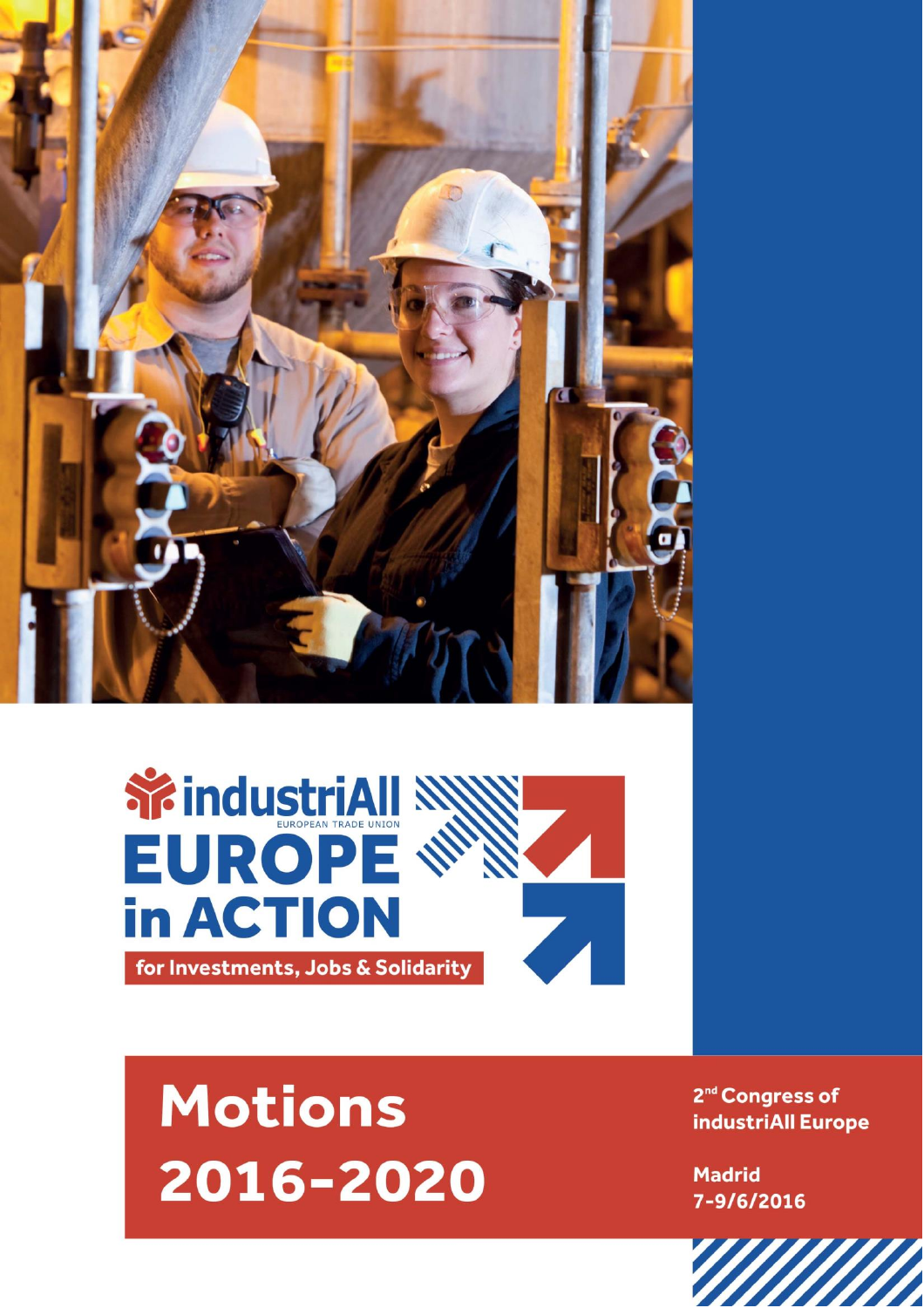**industriAll Europe**

**2 Madrid 7-9/06/2016 nd Congress**



## **IndustriAll European Trade Union's Motions 2016-2020**

**As adopted by the 2nd industriAll Europe Congress on 8th June 2016**

## **Equal pay for equal work and solidarity throughout the European Union**

IndustriAll Europe Eastern Region is convinced that in order to achieve European integration, industriAll Europe must focus its future energies on the principle of equal pay for equal work throughout the EU.

When the Iron Curtain came down, the workers of the former Eastern Bloc believed that their wages would gradually come to resemble those of Western European workers. They believed that their hard-earned wages would progressively increase, bringing their living standards into line with those of Western European workers. They also believed that, following the entry of their countries into the European Union, they would eventually become fullyfledged EU citizens, with wages that would enable them to have a decent quality of life.

## **What is the reality?**

In 2014, labour productivity in the Eastern Region countries reached 70-84% of the EU average. However, it should be noted that these figures are negatively distorted by the fact that products or components produced in Eastern European countries are undervalued in their reported prices. Their value is therefore distorted, to the detriment of these producers. According to Eurostat, Slovenia is the top performing country in this respect with 83.4 % of the EU average labour productivity.

At the same time, hourly labour costs reached just 30-40% of the European average. This means that workers in the Eastern Region get disproportionately lower wages for their work than workers in Western European countries. Indeed, there are known, specific examples of companies which divide countries into categories, with the 'second category countries' receiving just half the share of the company's profits.

In spite of the fact that they are expressed in terms of purchasing power parity, minimum wages in the Eastern Region are nonetheless much lower than minimum wages in Western European countries. According to the comparison based on the purchasing power parity, the worst situation is in the Czech Republic, where the minimum wage recently reached just 35% of the highest minimum wage in Europe – in Luxembourg.

The wage level in individual companies or sectors is established in accordance with the total wage level in a given country and not in accordance with the level of productivity in a given company. In collective bargaining, only wage increases are negotiated, with no global adjustments of the wage levels being carried out. As a result of transfer pricing within multinational companies, there is an unfair transfer of value added and profits when exporting products or components from plants located in Eastern Europe to their parent companies in Western Europe, or vice-versa (imports to the East).

Workers in Eastern European countries get lower wages, despite the fact that their level of education and skills is comparable with the EU average.